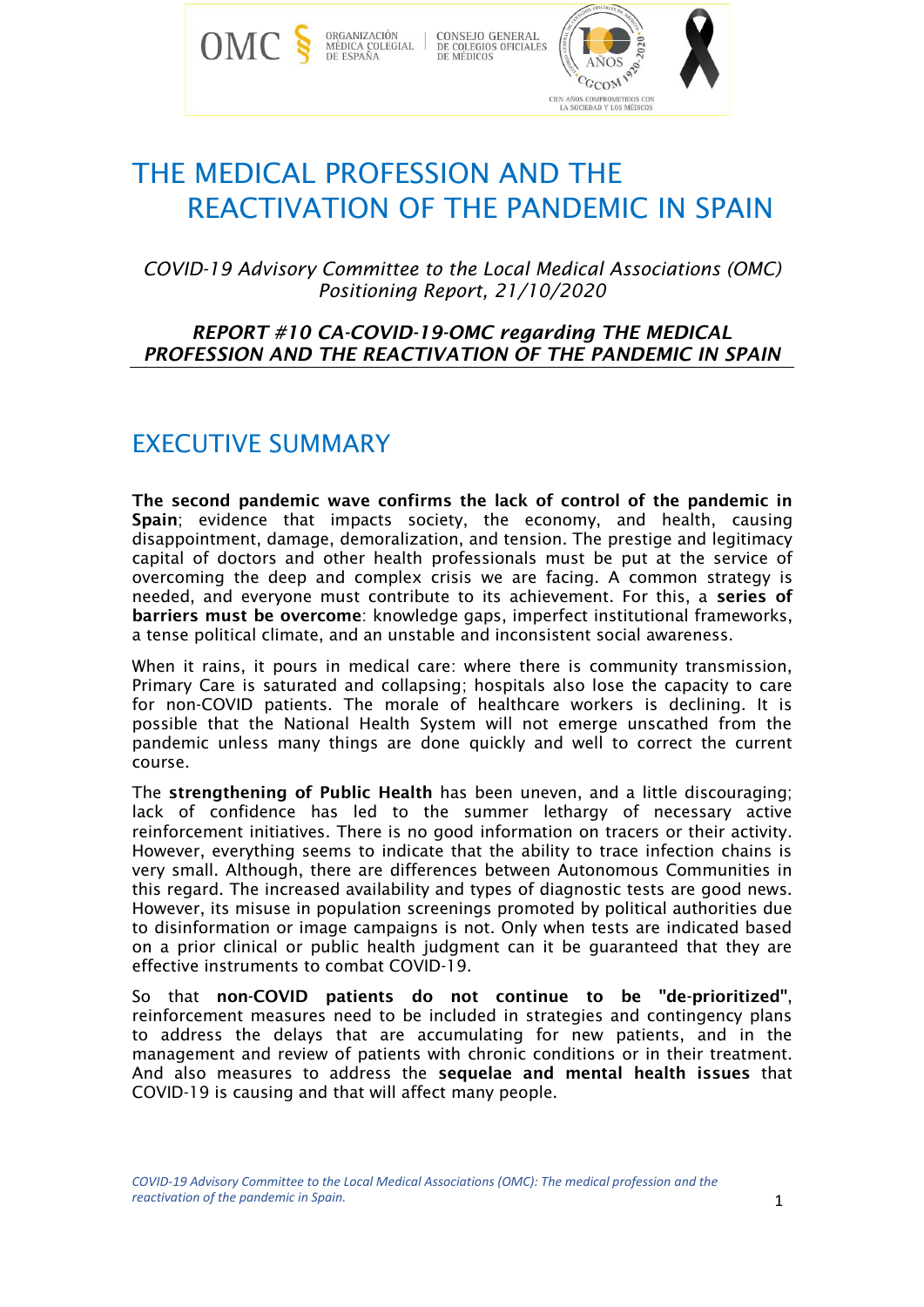

The social conscience is disoriented and tired faced with the new phase of the pandemic; the messages from public health arrive badly; political tension produces an adverse climate to generate trust and adherence; the scientific world sometimes does not help with the premature creation of expectations with preliminary and immature research, and the media and social networks generally amplify the existing confusion and irritation and color it with sensationalism and excess.

This situation invites and forces the medical profession to take a step forward in informing patients and citizens.

The medical profession must act on several levels.

- Promote better organization of the fight against the pandemic: provide clarity to the action criteria of the authorities, and promote improvements in the legal framework that supports public health decisions.
- Insist on the importance of implementing measures in which there is consensus, but not enough action: epidemiological surveillance ("tracing" included) and the strengthening of Primary Care are two clear sources of problems due to the omission of necessary actions.
- Direct messages to the population, to use the profession's capital of prestige and legitimacy for behavior changes that facilitate the control of the pandemic, reduce health damage and reduce the social cost. And also combat COVID-19 deniers and/or its effects, especially when they come from health personnel.

Generate messages to the population that show a tolerant and open attitude, seeking cooperation with other health professions to enhance the discourse.

The following elements should be incorporated in its contents: change the story to contribute to social cohesion (leave no one behind); not leaving non-COVIDpatients behind; give a longer time perspective for the population to prepare for a long-distance race; advocate for economic support of businesses and families affected by the confinement and closure measures; explain that the most effective and efficient way to control pandemics is through "social treatment" rather than a clinical approach, to give relevance to the individual contribution in protecting themselves and others; convey a realistic but positive message about the possibilities and limitations of science and technology, denouncing sensationalism and the generation of false expectations.

This more direct approach from the Spanish General Medical Council to patients and citizens should recruit the synchronized and harmonized action of the 52 Local Medical Associations, and be projected to the media and social networks, with clear and repeated messages that help to change the vision and attitude of the population and patients toward COVID-19.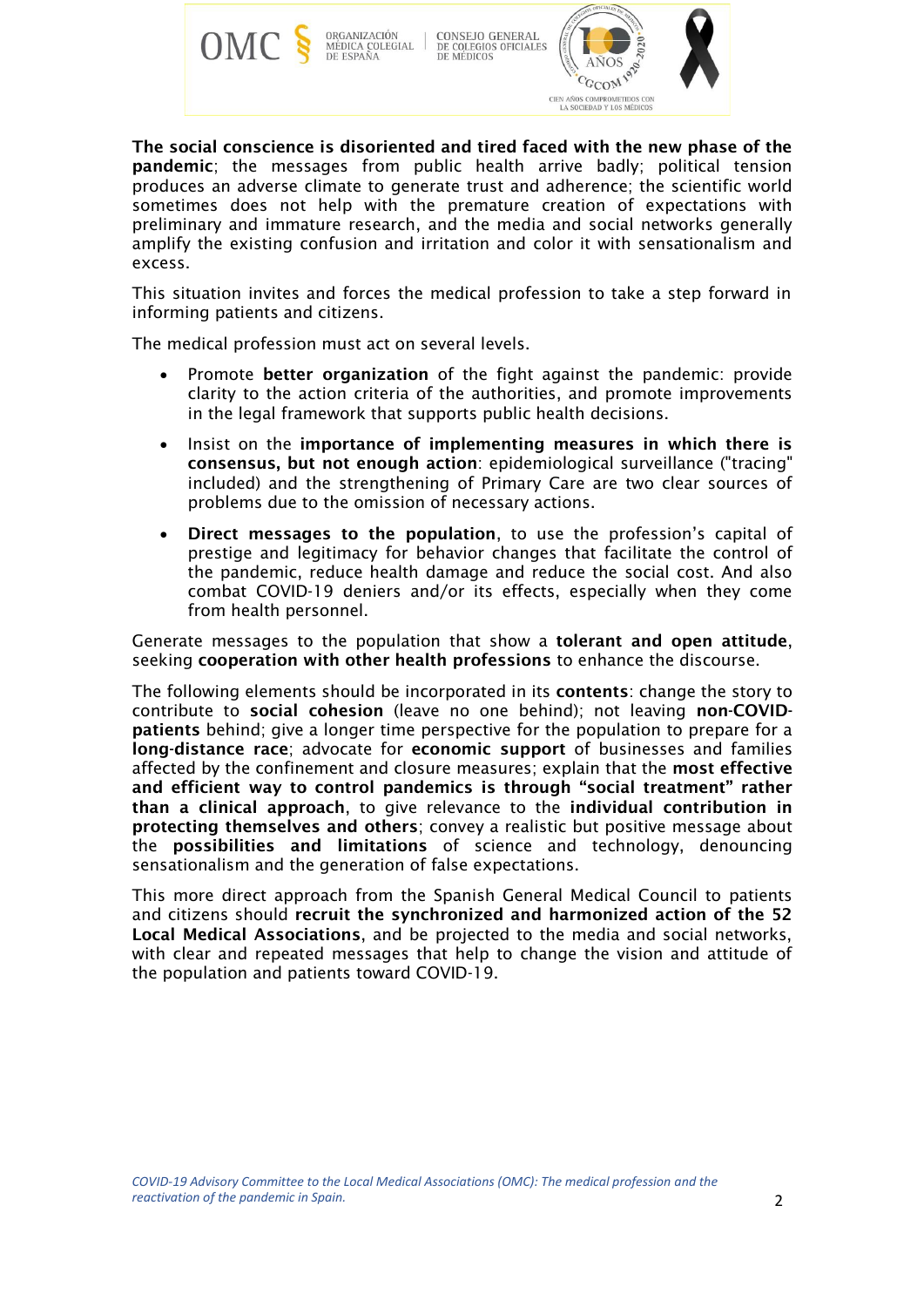

### 1. How do we define the current situation from a pandemic control viewpoint?

The effects of the second wave.

In Spain, COVID-19 is not under control. The second summer wave, which began in July, clearly, and negatively, differentiates us from the rest of the European countries, whose current growth may herald the expected autumn-winter expansion. There is a lot of uncertainty about how the pandemic will evolve, which contrasts with the expectations that had been generated in society after the lack of confidence, both in terms of controllability via public or clinical health, and early access to effective vaccines.

The marked difference that has existed in the past two months between Europe and Spain is a fact that raises questions about the underlying reasons, and the possible failures in the actions carried out. Evaluation and research in Public Health and Health Services should respond to these questions as soon as possible to reorient policies.

The Spanish population is tired after many months of suffering from the pandemic. It is also disconcerted: an avalanche of data that is difficult to interpret, a lot of news, often sensational, and little appropriate and internalized information. As a result, a catastrophic perception prevails in the collective, although certain groups feel safe and have reckless or trivial attitudes in the face of the serious health problem we face.

These months have allowed better knowledge and better clinical management. The most specific epidemiological control measures have inconsistently begun to be generalized. Today, we have a larger buffer for hospitalization and intensive care compared to the first wave, although Primary Care is overwhelmed and saturated. We know more about what should be done; but the application is fragmented, incomplete, and uncoordinated. And the morale, energy, confidence, and patience of health professionals and workers has clearly deteriorated.

Looking back, we must confirm that the measures always lagged behind the epidemic (and not ahead). There is a part that can be explained by deficits in knowledge in the face of an emerging virus, which would justify some "trial and error"; however, much of the general knowledge accumulated on the management of pandemics (or epidemics due to SARS or MERS) could have better oriented the actions. Scientific and professional consensus has not been easy due to the low weight of the public health perspective, and the emergence of extravagant and denialist opinions without scientific or rational support that have been amplified by the media and networks.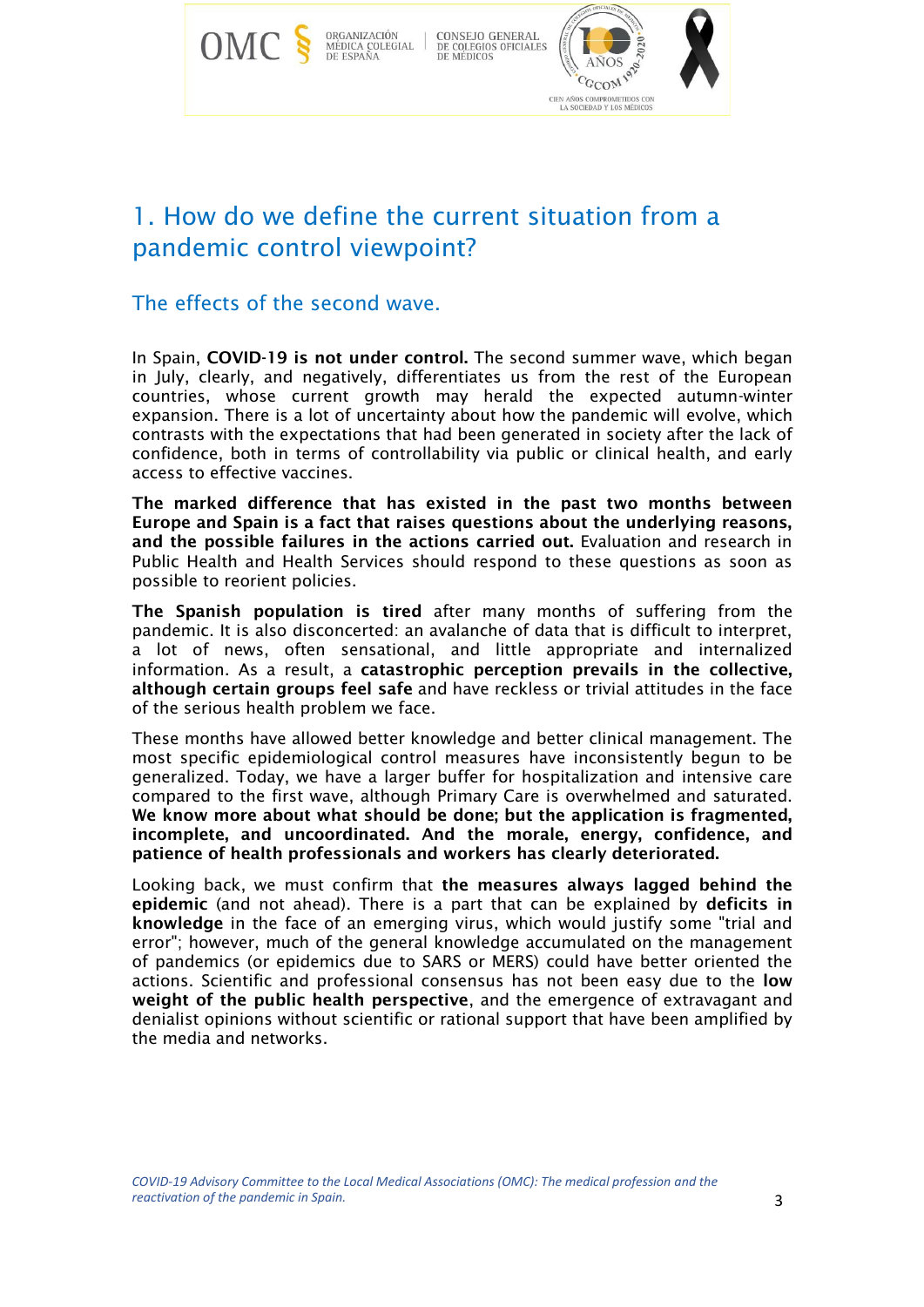

The delay in taking action has been clearly influenced by the authorities' fear that they might not be understood; in situations of intense political rivalry, the vulnerability of the decision-maker is very high and causes suppression and delay. The capital of authority and trust needed to make unpopular decisions is very high. It must be accumulated prior to crises and be consolidated in regulatory frameworks, institutional structures, governance mechanisms, and expert advice, which can be activated when crises are triggered.

#### The need for a common strategy.

It is clear that a strategy is needed (at the international, European, and Spanish levels) to deal with the pandemic control from a longer-term perspective, which will possibly include the whole of 2021.

The strategy must overcome a series of barriers: knowledge gaps, imperfect institutional frameworks, a tense political climate, and an unstable and inconsistent social awareness.

- An essential part of the difficulties in designing this effective strategy against COVID-19 stems from the significant knowledge gaps about an emerging disease. Gaps that are not just virology or clinical; every pandemic is complex due to the interaction between a wide number and range of factors that determine its spread, the actors involved, and the range of knowledge and skills that must be mobilized to address appropriate responses
- Another dimension that has complicated the establishment of strategies has undoubtedly been the institutional framework. Since its construction since 2002, the National Health System has been losing capacities for collective action, which has particularly affected public health. Previous pandemic warnings led to the proposition of regulatory changes (General Public Health Law 33/2011); however, these were practically not implemented. In this second wave, the Autonomous Communities have been affected differently, feeding the divergence of visions and positions.
- The political climate has not made it possible to compensate for institutional deficits. On the contrary: electoral and budgetary turmoil may have created additional difficulties for the needed cooperation. COVID-19 has also complicated the challenge by creating a dilemma between health and economy; in the first wave it became clear that health was a precondition for the economy: in the second this duality began to dismantle due to the growing economic cost and the difficulty of maintaining solidarity and social cohesion when the damage to collective well-being is very large. Only a virtuous policy, with broad national consensus, and with good institutional governance (technical capacity), would allow management of the two levers of health and the economy; in its absence, "politics" (political confrontation) can become part of the problem and not part of the solution.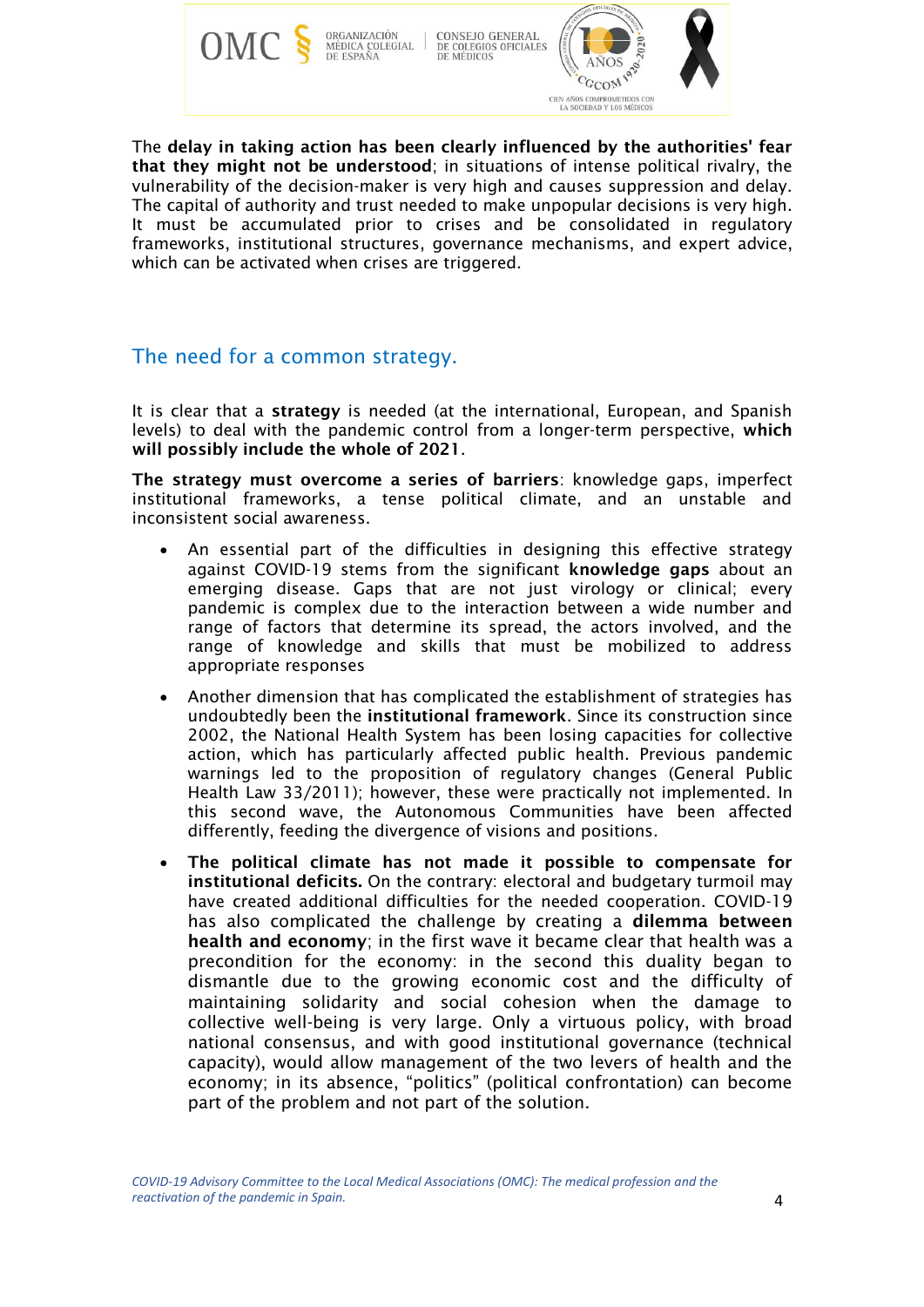CONSEJO GENERAL<br>DE COLEGIOS OFICIALES<br>DE MÉDICOS ORGANIZACIÓN<br>MÉDICA COLEGIAL<br>DE ESPAÑA

**OM** 



• Finally, social conscience is what gives legitimacy to a strategy since it determines its real feasibility. And this has been particularly put to the test after the lack of confidence, and more so with the recurrence of this second wave. Risk perception is essential, and young people adhere to the story that dominated the first wave—that this was a problem affecting older people or people with many diseases. In the second wave came the additional concern of business people and workers who saw their businesses and livelihoods in danger, which feeds an energetic rejection of the measures that cool the economy. Instead of pressing for aid that avoids or compensates for activity closures, the pressure is transferred to blocking regulations that interfere with and limit their activity. It is possible that this second wave of COVID-19 is making us worse off as citizens.

### Open mind and outlook to understand COVID-19, its causes, and consequences.

There has been a lot of short-sightedness in the response to COVID-19 and also tunnel-vision (some look at the economy and others at health): the appearance of this pandemic is connected in its origins with social, economic, environmental, mobility, and manufacturing globalization problems; its consequences also test the solvency of health systems and reveal the atrophy of Public Health, the growing deprioritization of Primary Care, and the minimal buffer capacity in the hospital service.

Despite the austerity and cuts in Spain, we have a good public health system, which contrasts with other very underdeveloped welfare services, evidenced in the discovery of the weakness in resource funding for nursing homes. But we must also assume that we have a country with greater social inequalities and situations of poverty and social exclusion than Europe, which are shown in the greater vulnerability to disease risks and lower capacity to respond to confinement, isolation, or quarantine requirements.

It seems to be forgotten that the control of an epidemic depends much more on the social sphere than on the clinical one.

A positive and promising aspect lies in the progressive change in professional awareness in favor of reforms: it is evident that the succession of reactive measures is exhausted and that the patches must give way to broader and more systemic approaches.

But, perhaps it would be a mistake to delay the reforms in the National Health System until the pandemic is finished. We should not wait for the end of the "acute" situation we currently face to launch the needed analyzes and strategic actions, as there are two important risks: a) that the urgent short-term measures are contradictory or even opposed to the strategy of substantive change, and b) that by letting the acute situation pass, the decision-makers "forget" about the structural problems and return to the previous situation of false self-complacency.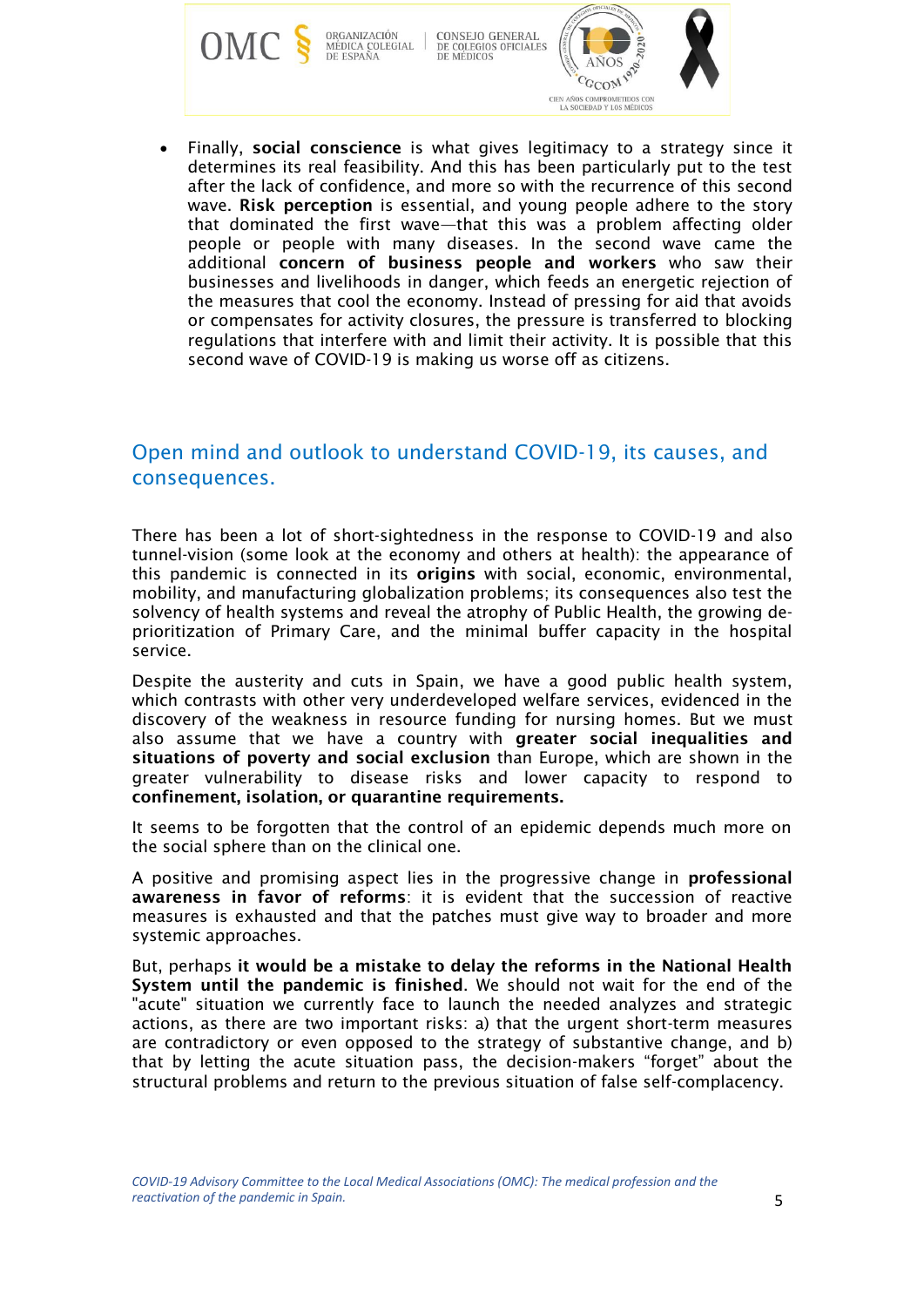

# 2. How is the situation of medical services in the face of increased demand for consultations, hospitalization, and intensive care?

The indicators of resources used by COVID-19 patients prove very important to determine confinement actions and economic and social activity restrictions. Given its repercussion, it would be convenient for the derived data and indicators to be valid, homogeneous, and unequivocally defined.

The health system's response to COVID-19 continues to be reactive, rather than proactive. However, compared to the first wave, centers are better prepared, particularly in the material means necessary to protect themselves, diagnose and care for patients.

In adapting to the second wave, Primary Care and Public Health have been clearly overwhelmed in those places where community transmission has reappeared. There are no reliable data on the number of tracers, the typology of these figures, or their activity. However, many testimonies from Primary Care denounce the lack of diligent activation of the necessary follow-up of cases and close contacts.

Primary Care is directly experiencing the impact of this expansion phase of the pandemic. In many Autonomous Communities, it seems that the reinforcement of personnel has been poor or non-existent. Consistent efforts for effective communication with the population and with all health professionals are necessary so that they value Primary Care and its essential role in controlling the epidemic. Hospitals are better prepared now than in March, both in terms of material supplies, and in the organization of care networks, as well as in the provision of contingency plans that allow a faster and more efficient response. There also seems to be a more fluid and effective relationship between managers and clinicians, which would have reduced the feeling of improvisation and lack of coordination of the first wave.

Although with some differences, intensive care is overloaded, and some are overwhelmed. The plans for elasticity and occupation of new spaces in the ICU exist but are still not very mature. In addition, they have their weakness in the lack of trained professionals to care for critical patients.

The main challenge for the hospital network is to combine care for the new batch of "COVID patients" with acute patients seeking care (and whose demand does not seem to be blocked as it was in March-April). Moreover, the accumulated demand (formalized and those not on waiting lists) continues to increase and represents an incremental problem that is difficult to solve.

In general, in the medical care network, "when it rains it pours". Stress accumulates in de-capitalized and demoralized services, pointing to the risk that the intensity of the deterioration of services and professionals in the medium term may deepen. The National Health System will not emerge unscathed from the pandemic unless decisive action is taken to prevent it. Spanish society must know that its best welfare service is at risk of deterioration and decline.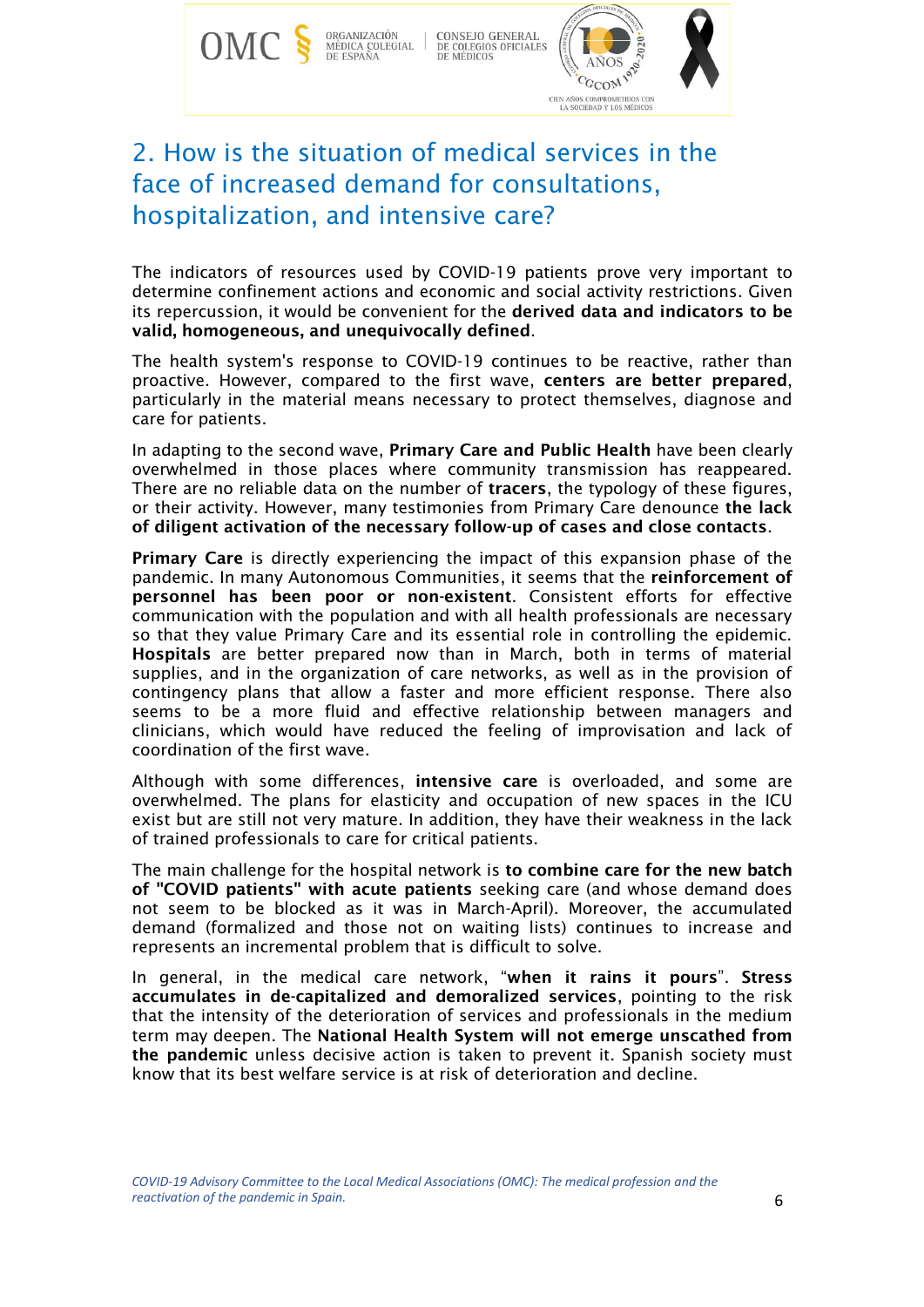

 $\begin{tabular}{l|c|c|c} {\bf ORGANIZATION} & {\bf CONSEJO GENERAL} \\ {\bf MÉDICA COLEGIAL} & {\bf DE COLEGIOS OFICIALES} \\ {\bf DE ESPANA} & {\bf DE MEDICOS} \\ \end{tabular}$ 



# 3. Are there quantitative and qualitative improvements in the public health services response of the Autonomous Communities for the control of outbreaks and case and contract tracing?

It is clear that there have been improvements in public health services to develop specific epidemiological surveillance tasks such as case and contact tracing. In relation to the first wave, all health services have launched initiatives with at least organizational tweaks and one-off reinforcement. However, if we consider the harsh reality, it does not seem that these actions have been decisive in avoiding this second wave with community transmission that is forcing nonspecific measures (mobility, confinement, reduction of capacity, closure or limitation of sectors and activities…).

From this perspective, it could be said that the improvements have been made, but they were not sufficient and came late, and these have been very heterogeneous among Autonomous Communities. At some point, the regional health authorities will have to account for the diligence, commitment, and adequacy of their responses to this crisis.

The general insufficiency of the responses was somewhat to be expected because the underdevelopment of regional public health was broad and deep and difficult to remedy in a four-month period. Predictable, but not acceptable or justifiable, because evidence and experience had already accumulated to indicate that the most effective way to control COVID was through specific and vigorous action to detect cases and control the transmission chains early. The removal of confinement in summer was accompanied by a false impression of control, which resulted in many initiatives to actively reinforce Public Health devices falling into lethargy.

But the story is diverse and heterogeneous; not all Autonomous Communities have acted in a similar way; some have been able to further strengthen their human resources, capacities, information systems, or coordination with Primary Care... A good base that can endure as long as transmission does not skyrocket, and which, in any case, represents an investment to slow any spread, so that if there is an increase in spread, recovering a balance in the control of the infection chains is easier.

One positive development has been the greater availability of diagnostic tests, essential for detecting cases and launching outbreak investigations and the tasks of tracing and managing isolation and confinement.

But the inappropriate use of the "tests" for screening large populations has spread; political leaders, with the frequent silence of their health authorities, tend to use them as a one-off initiative to show interest and commitment in their fight against the pandemic. However, what makes a test effective is the clinical or public health judgment that indicates it. PCR or antigen screening of the general population (low prevalence) not only involves an inappropriate use of resources, which are more needed for other actions, but also creates a flow of false positives that will increase the workload of the healthcare system.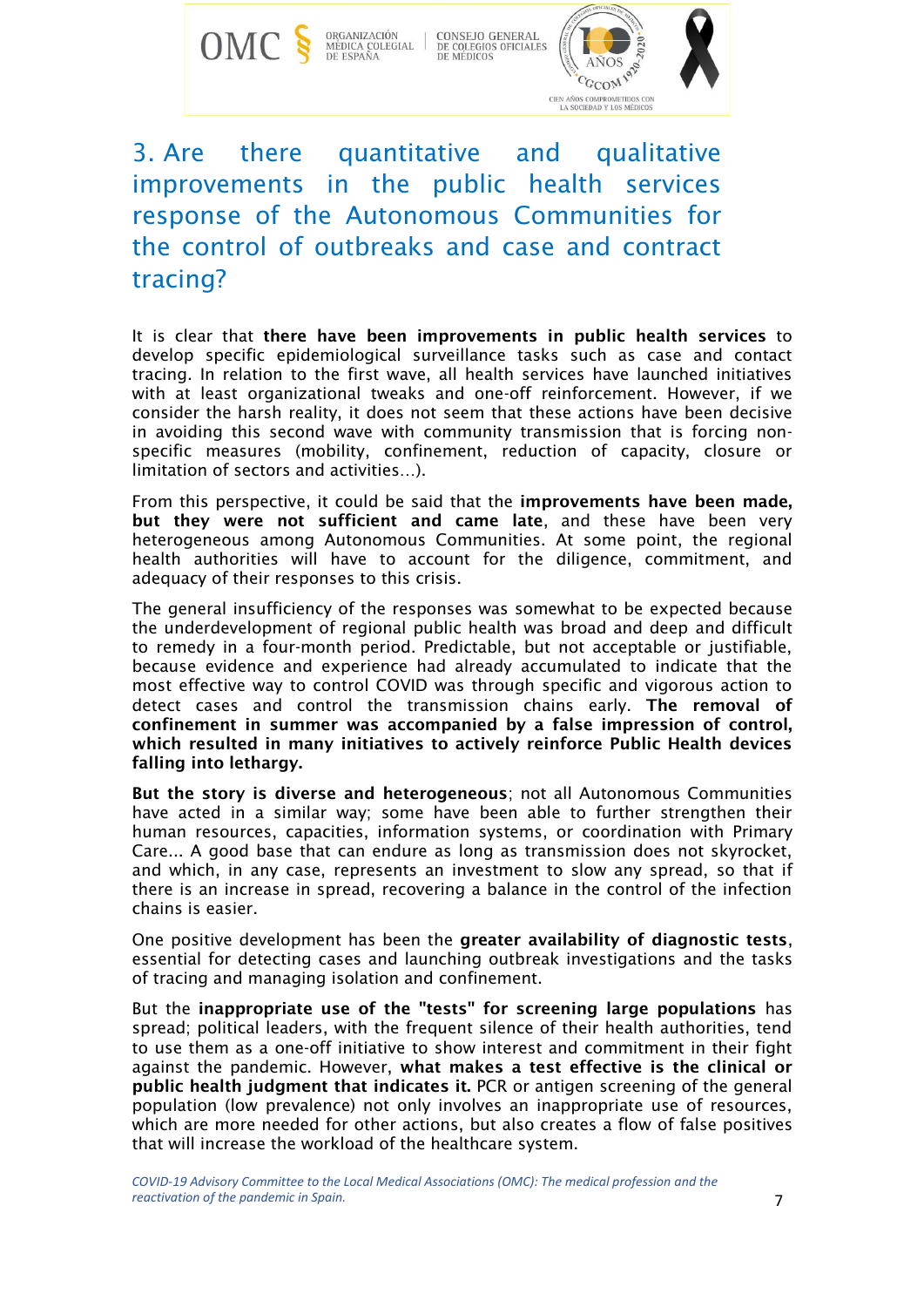

Even worse if tests are scarce and diverted from use in clinical or public health to be used in dubious population screening. The greater availability of tests does not always mean that their results are available quickly or that healthcare providers can trigger the necessary actions in the face of a positive result. The bottleneck is particularly intense in Primary Care, where the lack of professional time and incremental resources is experienced with increasing anxiety to assume the tasks after the appearance of a positive COVID-19.

Finally, there has been a lack of capacity to link research and action. It has not been possible to thoroughly investigate the outbreaks of COVID-19 to adequately trace the origin of the infections and the chains of transmission, which would have allowed the adjustment of preventive measures.

# 4. How can we describe the situation of non-COVID patients with check-ups, procedures, or interventions pending and with accumulated delays?

The second wave and the prospect of COVID-19 extending over time increase the concern regarding the care of non-COVID patients. The Spanish public health system has a fairly tight balance of resources, at least in comparison with other countries in our environment, so there is little room for movement in medical care for the pandemic without causing a decrease in the assistance to other patients or to the other diseases.

In the first epidemic phase, there was a quick and expeditious adjustment. In the areas with the highest incidence, health centers and many hospitals became in practice "monographic-COVID". An important adaptation altered the care capacity throughout the network: the suspension of scheduled surgeries, the transformation of anesthesiology posts to critical care, the enabling of hospital areas to expand hospitalization or intermediate care, and the reallocation of personnel, including the recruitment of professionals to care for patients outside their usual field of specialization or practice.

Hospital doctors were surprised at how the general demand for medical care shrunk in this exceptional situation. There are important reflections on the reduction of a part of medical care activity that adds little value or that can be done in another way (rationalize check-ups, use of teleconsultations, etc.); and questions were also raised about the apparent reduction in the presentation of critically ill and urgent patients.

In any case, the first wave brought a temporary reduction in demand that generated unattended and bottled up needs; these needs would be expressed within a short period of time in the form of a waiting list for consultations, procedures, and surgery.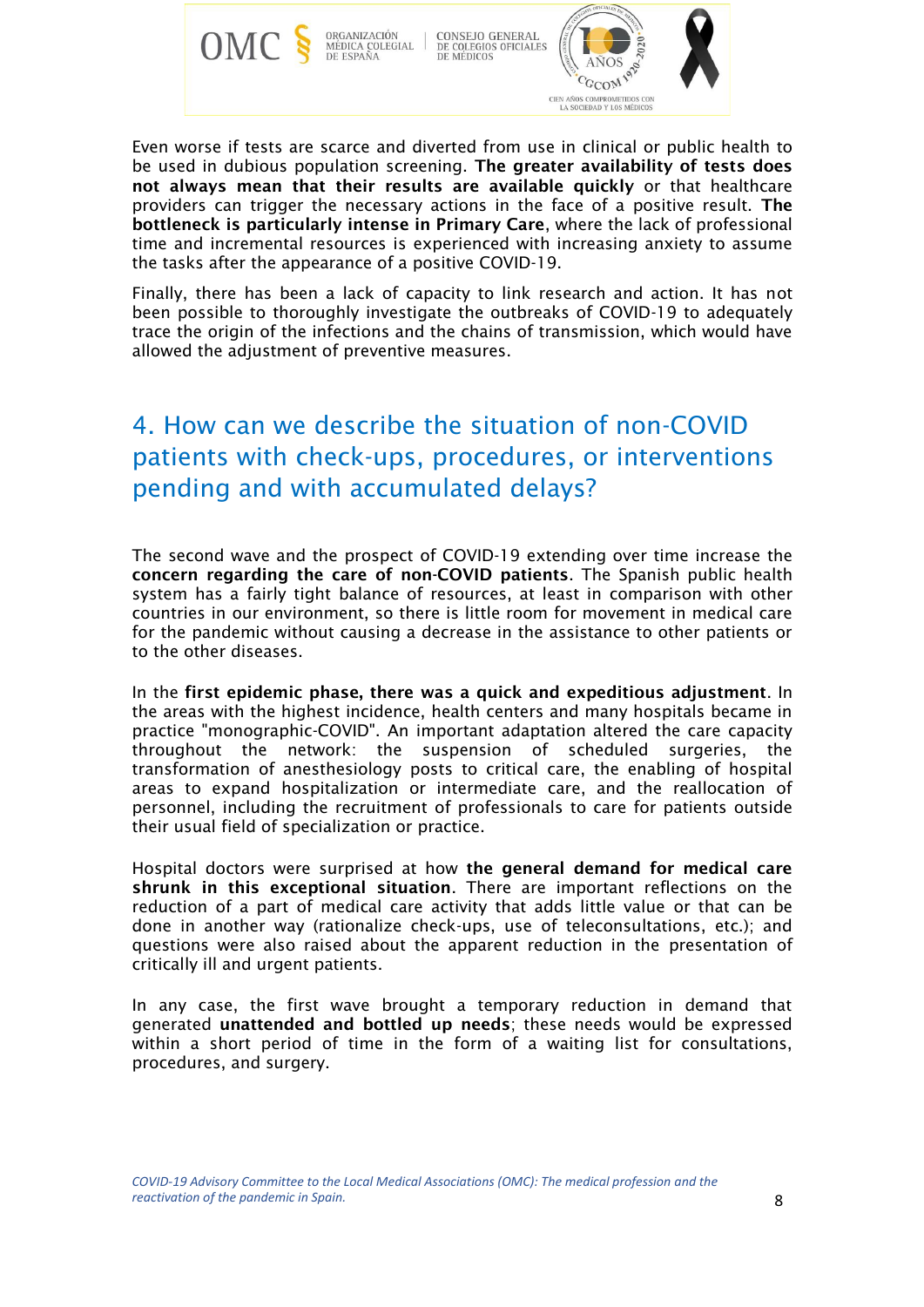

The second wave, and the possibility that it will link with a possible third autumn-winter wave, changes the panorama, as there is no new normal in which to clear up the backlog. In the probable situation where COVID-19 periodically overloads but does not collapse the care capacity during a four-month period, strategies will have to be in place to take on the following:

- The burden of health problems and patients whose care was postponed.
- Non-COVID patients and diseases, which can be aggravated by the reduction in the diagnosis of new illnesses and by the inappropriate followup of chronic patients ("*pandemic of chronicity*")
- And the repercussions of the pandemic in the form of sequelae in patients and mental health problems caused by the disease itself, or by the related family, social and economic suffering.

It is clear that the non-prioritization of these patients implies a de facto deprioritization; unattended needs will not be fully visible, but they will not cease to exist or collect a morbi-mortality fee. Elective surgery will be the visible tip of the iceberg, but, even in this, a part will not appear because the referral will be inhibited, or the indication itself will be reduced due to delays in diagnosis or adjustment in the indication criteria.

The preparation of these initiatives for non-COVID patients must take into account the great heterogeneity of situations. The pandemic does not affect all populations in the same way, nor does it "kidnap" care resources equally (including the various specializations and services). In addition, we have to see it as a dynamic process, where it will go through times of increased saturation, and others where the pressure can be relieved much more.

The effect on Primary Care is particularly worrying, as the attribute of longitudinality is strongly affected. In addition, the bureaucratic overload has not only not abated but seems to have flourished (the queue for administrative procedures often exceeds that of the query).

The effect in Hospitals will be cumulative and will add pressure in the centers, overloading professionals and complexity to clinical judgment: consultations, elective surgery, orthopedics, oncology, pain unit, subacute patients, check-ups, etc... And having to combine COVID patients and non-COVID with parallel circuits supposes a reduction of the real assistance capacity.

For all these reasons, it would be convenient to re-prioritize non-COVID assistance, making it visible on the radar of contingency strategies and plans, and implementing the necessary reinforcement of resources and the optimization of processes in order to minimize the impact of the overload of the pandemic in other patients and diseases.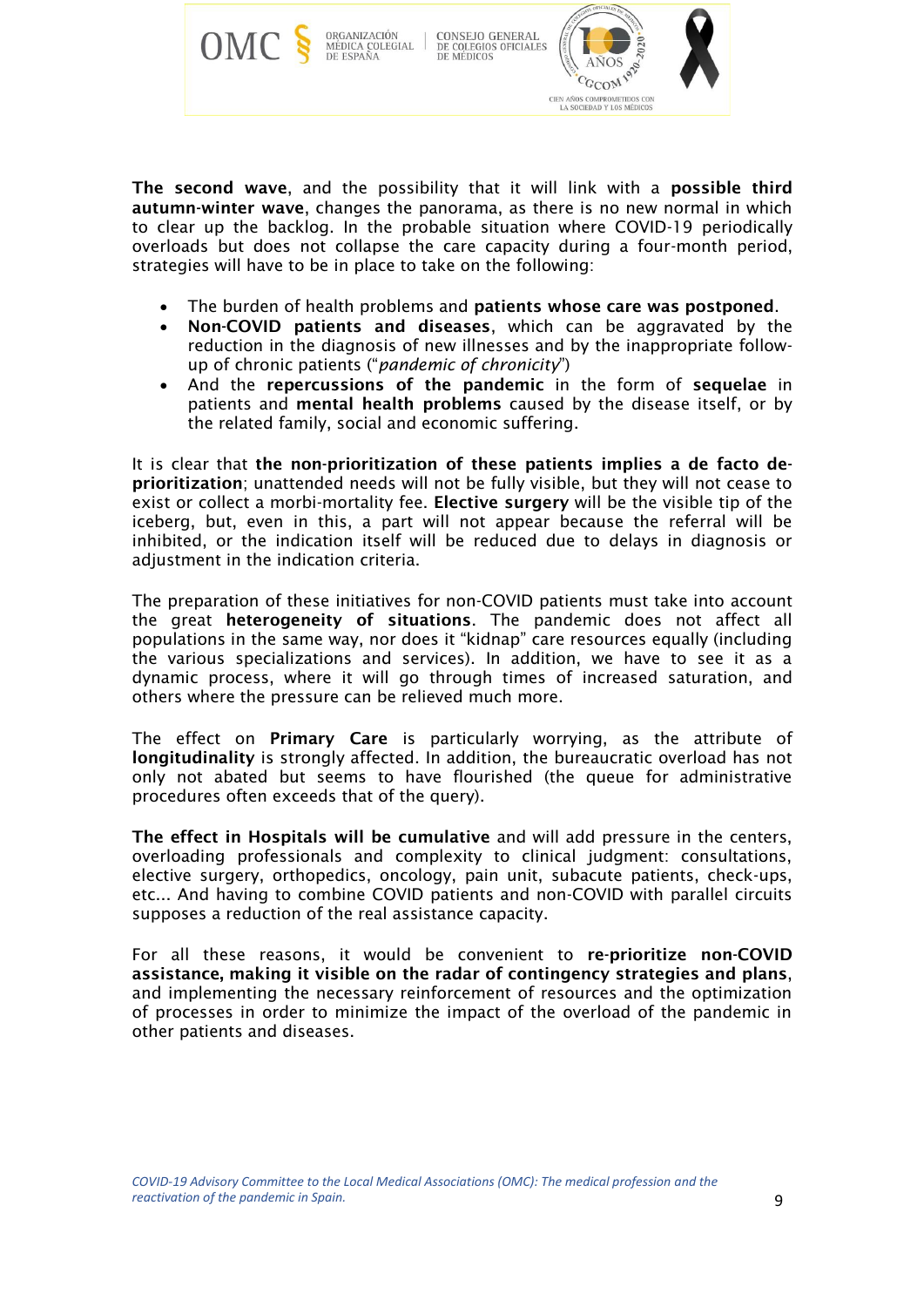

### 5. How has the population awareness and political and social climate evolved compared to the first pandemic wave?

Compared to the first wave, it seems that there is a worsening of social awareness in the face of the pandemic: it has changed from the applause during total confinement to a growing irritation of the population at the inability to return to daily life. As expected, adherence to health-protective behaviors is more complex and difficult with the "new normal", and commitment weakens with the passing of months and the lack of a credible time period for solving the problem, for which dose efforts and crystallize expectations.

But these expected difficulties are complicated by changing and contradictory messages. Even the most correct and evidence-backed actions fail to arouse trust, nor do they create a climate of security. The communication challenge for Public Health is enormous, and the results seem poor.

However, something may be beginning to change as the second wave unfolds. A long-term dimension is being assumed, and many are changing their attitude toward a more sustained effort (long-distance running). But this effort suffers from inconsistencies and biases as it can prioritize some measures (masks in public places) and disregard or undervalue others (distance in family and social environments). The absolute prioritization of masks or, in the first epidemic phase, of the use of gloves over hand hygiene, which is the most effective method both in the case of airborne and contact-borne diseases, is striking.

In addition, it could be said that much of the "personal" fear has been lost, with the belief that the virus is less contagious and harmful. However, at the same time the fear is increasing that COVID will take us away from the productive and social life that we long for, and on which our well-being depends. This is the substrate that increases the unpairing of health and economy.

To improve awareness and behavioral change in the population, it would be essential to work on creating and consolidating a homogeneous body of scientific doctrine, which can be systematically and coherently transmitted to society. Within this reflection, adequate information management is essential, considering the measures and messages to the population. Activities with a high risk of transmission are often ignored or not emphasized. In contrast, others with low or no risk are insisted on. The hierarchy of recommended measures and the insistence on the messages are essential to order and make the information adequate for the population.

But, just as important as the above would be creating an appropriate political climate. The partisan and institutional struggle, or the litigation culture of decisions are going in a direction that is clearly contrary to what is needed and tends to contaminate the relationship and dialog within the scientific and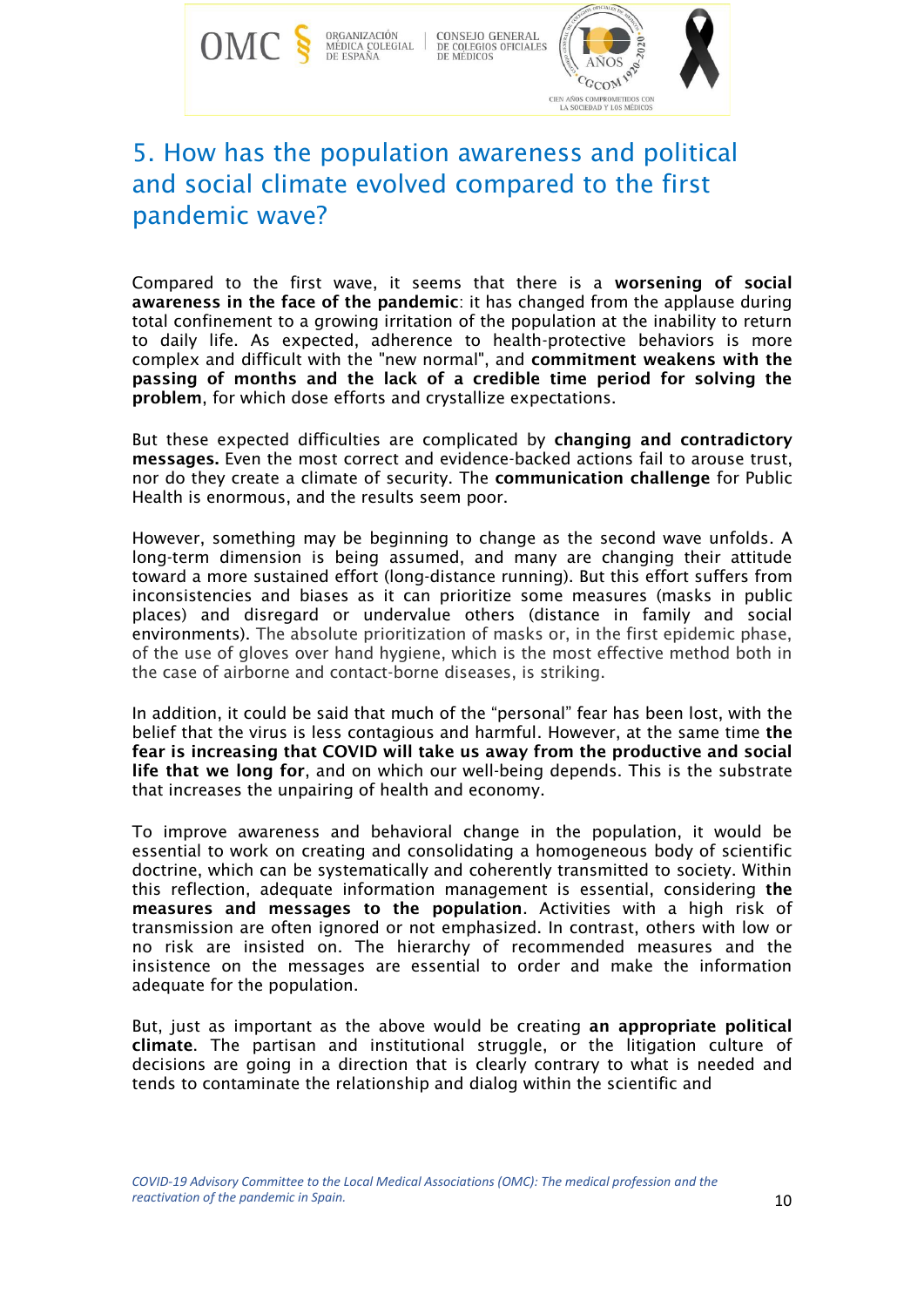

professional world, widening differences, and increasing hostility and rivalry.

A toxic combination of political rivalry, ideological fanaticism, and commercial opportunism is found in the denialist undercurrents, the proposals for pseudotherapies, or the anti-exemplary conduct of public figures who ignore protection measures or advise outlandish or non-validated therapeutic measures.

On another level, the tendency of the scientific world to anticipate rigorous trials by publishing advances that create unfounded expectations does not help either; commercial interest, vanity or the gain of reputation, however ephemeral, are fueling a spiral of trivialization of research, which results in the discredit of critical thinking and good science.

The problems mentioned above are amplified by the **media** that often distort the perception of reality through sensationalism or partisan affiliation, making it difficult for citizens to be aware, eroding their confidence in the measures that can protect them. On the other hand, the news from Madrid, a particular vortex of tension among political agents, tends to spread a conflictive image to the rest of Spain, which is a clear exaggeration and distortion of reality. Social networks cooperate effectively in amplifying flashy and provocative speeches and fueling hostility and mistrust.

We have to stop the growing feelings of detachment, estrangement from selfresponsibility, relaxation of behaviors, and search for ways to blame others. We also highlight the inconsistencies in behavior patterns, which are causing a clear underestimation of the risks of transmission "indoors" of small family or social groups.

To compensate for the distrust in the health authorities, the scientific and professional world should take a step forward and speak directly to the community, with clear, positive messages that generate adherence based on the authority and legitimacy that scientific medicine has today.

But we must be cautious: we have witnessed a disruptive incursion of experts in the media and of groups of scientists and professionals who have raised their voices in the media and social networks to launch messages and proposals that are controversial, sensationalist, immature, or with little evidence, circumventing the usual channels where positions are generated, disseminated, discussed, and concreted. To avoid adding more noise and confusion and mitigate the deterioration of the credibility of science, it is essential to channel positioning statements through a balanced, solvent advisory structure that is a regular reference for the media and the public.

Furthermore, it would be convenient for the public powers to mitigate the serious and specific economic consequences produced by the measures of confinement and control of social interaction;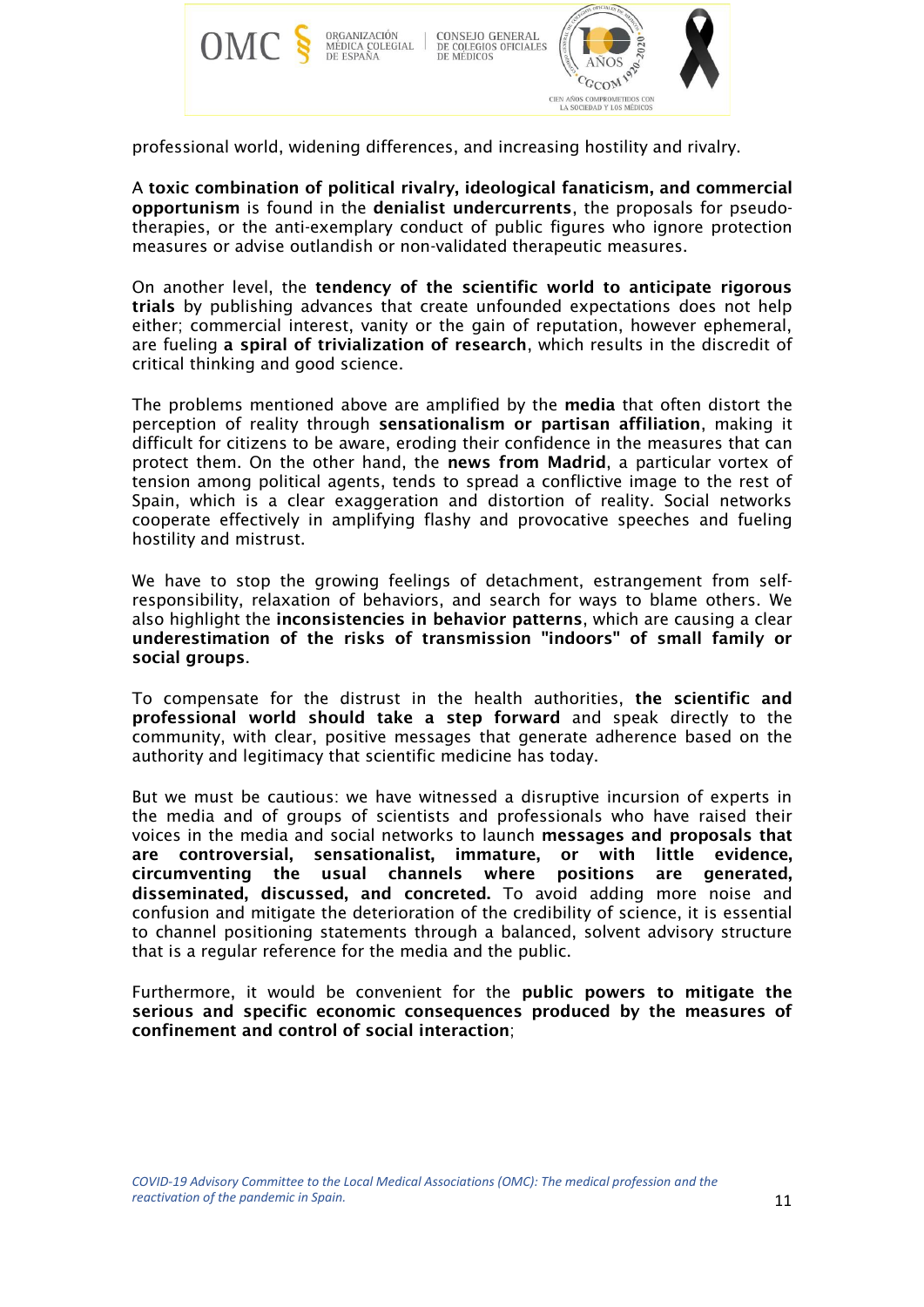

the tension and desperation of companies and workers in the face of the financial and income disaster should be reduced as much as possible, so that the health and economic levers do not block each other.

# 6. What messages should the medical profession disseminate as positioning statements regarding the current scenario that demonstrate worry and indicate action priorities?

There are a wide range of measures that are known, that have been experimented with, and that have been consolidating an arsenal to control COVID-19. Unlike the first wave, the problem has more to do with the effective organization and implementation of actions in this second wave.

#### Improving the organizational framework

Among the organizational aspects, it is necessary to point out the need to have clear and as explicit as possible criteria to deal with very different and changing epidemic situations in the various regions. A highly decentralized institutional structure can be fuel for permanent disagreement between authorities, fueled by the dominant political rivalry. Knowing who should make each decision, and the criteria for introducing measures of different intensity to control the pandemic, will undoubtedly help political and institutional actors to focus on their difficult task and abandon the easy recourse to endorse responsibilities to third parties.

An important aspect is the legal framework to support decisions that imply a limitation of citizens' freedoms. At this point, it would also be advisable to create a legal framework, or a clear interpretation of the current regulations, which would avoid uncertainty and conflict between the decisions of different powers of the State.

#### Move to effective implementation.

In addition to organizational problems, we face decisive implementation challenges; fundamentally, in all the actions that cannot be done via regulation with the simple publication of a rule in the Official Gazette.

The health authorities know very well by now that it is necessary to create an effective epidemiological surveillance system, with resources and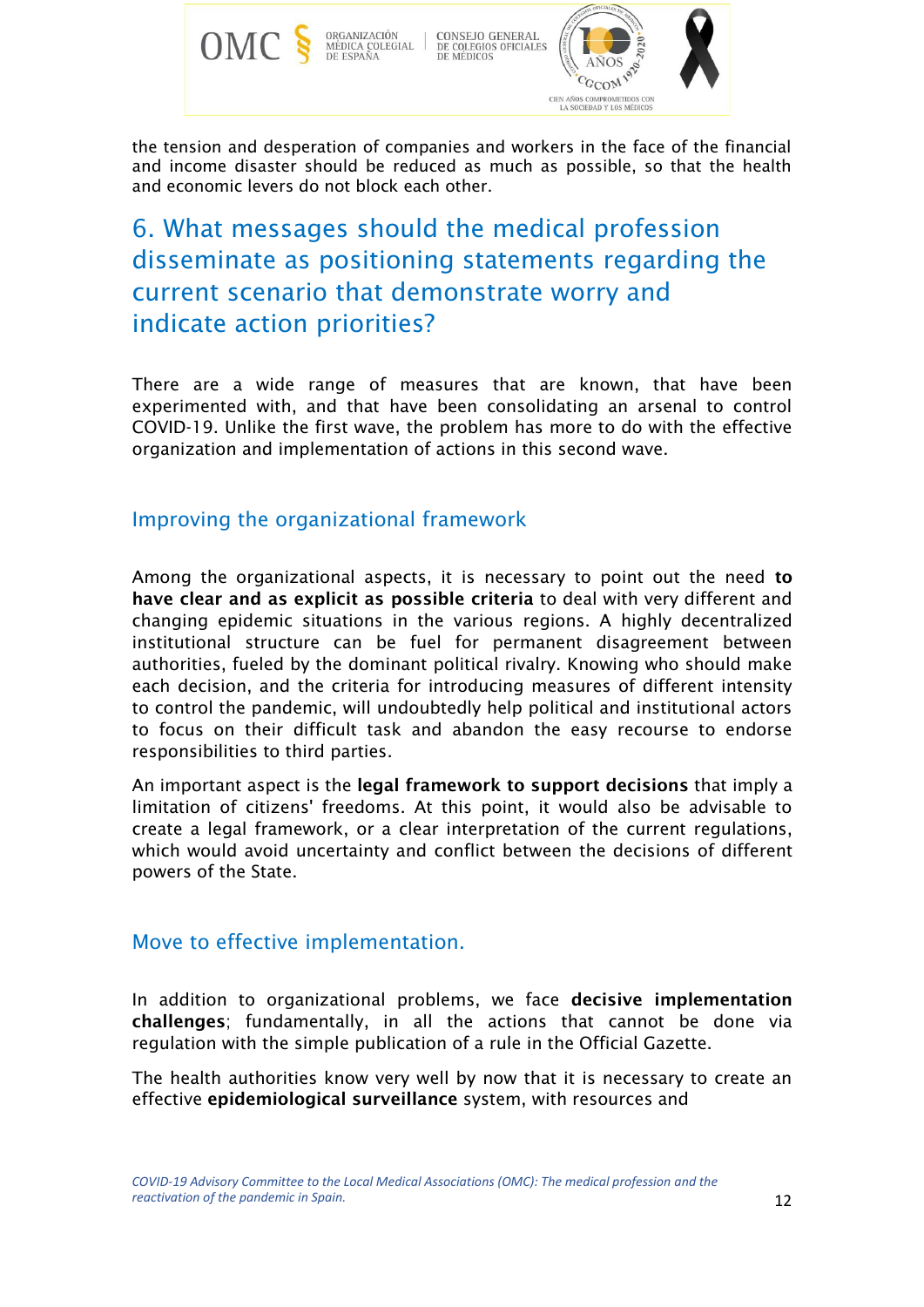

skills for case detection, tracing and monitoring of cases and close contacts, studying outbreaks, and creating the means for cases and contacts to comply with isolation and quarantine (especially when their environment or economic and employment situation make them impracticable).

They also know that Primary Care is overwhelmed and needs reinforcements. It must be made more attractive to retain and incorporate professional capital. Administrative tasks must be facilitated and permit broad and effective delegation to free up clinical care time. Finally, it is necessary to connect the Public Health system with Primary Care to offload the functions of epidemiological surveillance and take advantage of the capillarity of Primary Care and its proximity to patients and their families.

The list of tasks that require resources, effort, and talent to implement could be very long. Nonetheless, it is about taking action, abandoning hollow speeches, games of indicators, and the more or less ingenious tricks of the press office.

The need to improve implementation also leads to questions regarding the causes of its deficiency: What is the cause? Lack of professionals, financial resources, facilities, political will, or other barriers? Perhaps these questions connect with a broader theme, such as the crisis of governance in public institutions, which guides us to pursue alternatives for reforming our organizations so that they can act with greater enforcement, alleviating administrative restrictions, and mitigating the costs of interference and influence, both bureaucratic and political.

#### The medical professional directly informing patients and citizens.

Along with this message focused on the organization and implementation of well-known and recommended actions, the medical profession must also take on a new task: directly informing the population to compensate for the deterioration of credibility that the confusing and changing messages of political and institutional leaders.

Recruiting citizens to be active agents in the fight against the spread of COVID-19 is an essential task to which the medical profession, and other health professions, can contribute significantly. It is necessary to incorporate popular characters in the media and social networks ("*influencers*") who can act by amplifying and adapting the messages for various age and social groups.

In this sense, the great task lies in connecting directly with citizens and patients to mobilize the prestige capital of medicine and other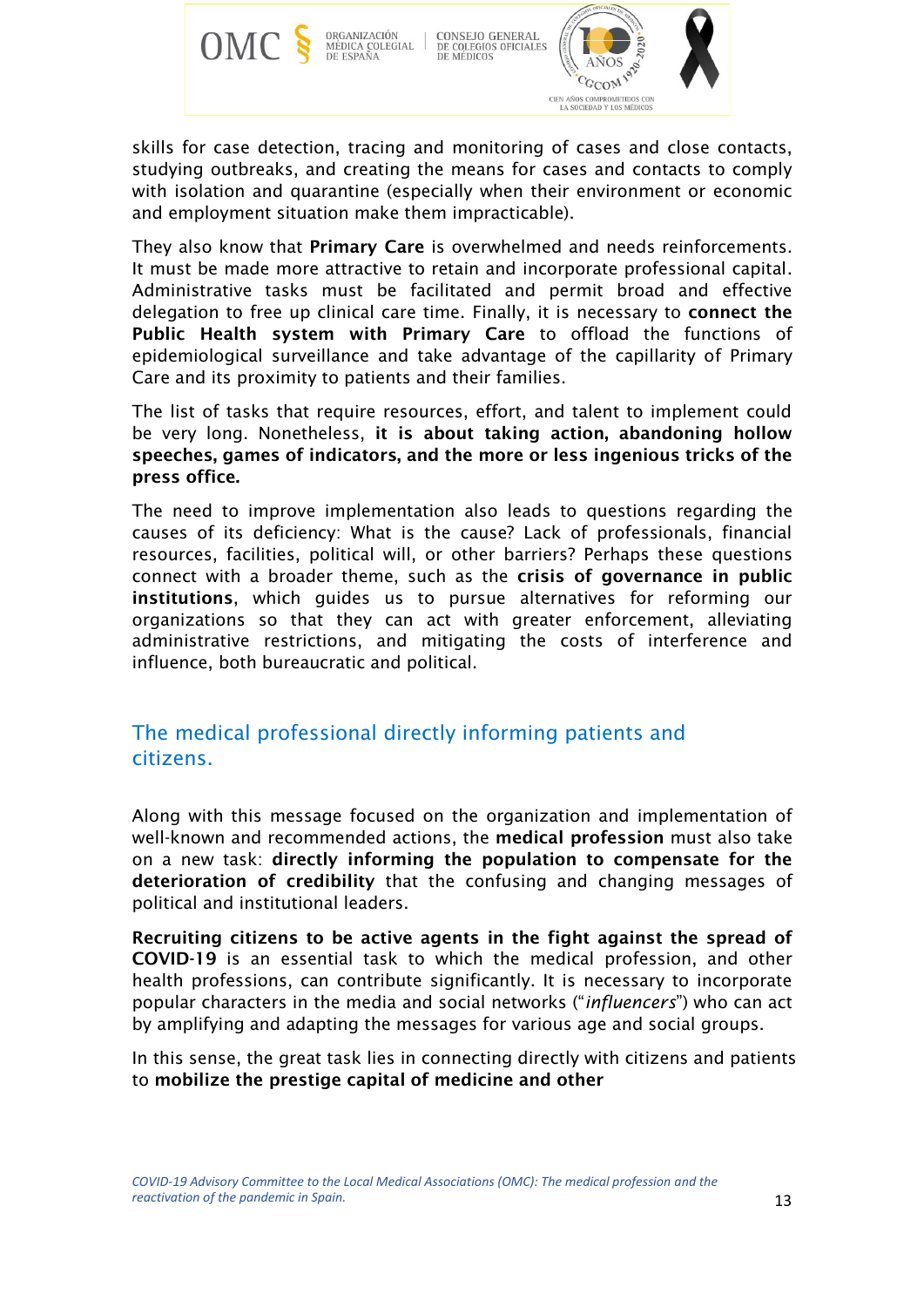

health professions to change the vision and behavior of the population and social actors.

#### How should these messages be?

- A tolerant and open attitude is required to remove itself from political tensions and express itself with positive and action-oriented messages, avoiding recriminatory tones about what should have been done or who was responsible. This style helps focus attention on what needs to be done and appeals to the possibility that each individual, group, or institution has to collaborate for the common goal of controlling the pandemic.
- Cooperation with other professions is another essential aspect because forces are joined, and it increases legitimacy. And by unifying messages and avoiding contradictory or divergent discourses, social pedagogy is strengthened. More than ever, it is necessary to avoid airing aspects of rivalry and inter-professional conflicts. It is not coherent to ask for unity from political and institutional agents while taking advantage of the crisis to slip proposals or messages belonging to each profession to increase its scope of competence.

#### What content should prevail in this reinforced communication of health professions to patients and citizens?

- It is important to work to change the narrative and contribute to improving social cohesion. The view has spread that the first wave was a matter of "*older people*" while the second wave is a matter of "*poor and immigrants*". For reasons of professional ethics and humanity, we must make it clear that "*no one can be left behind*". It is not acceptable that a percentage of the population can be neglected or de-prioritized for the benefit of economic reactivation. Suppose the ethical and solidarity arguments are not enough. In that case, they must be reinforced with those of self-interest. If embers of COVID remain, the haystack can periodically catch fire again and affect society as a whole—its health and its economy. As in the first wave, health continues to be a precondition for economic and social development.
- "Non-COVID patients" must enter the conversation; precisely because no one can be left behind, and the usual patients and pathologies have worsened with the saturation and de-scheduling of consultations, procedures and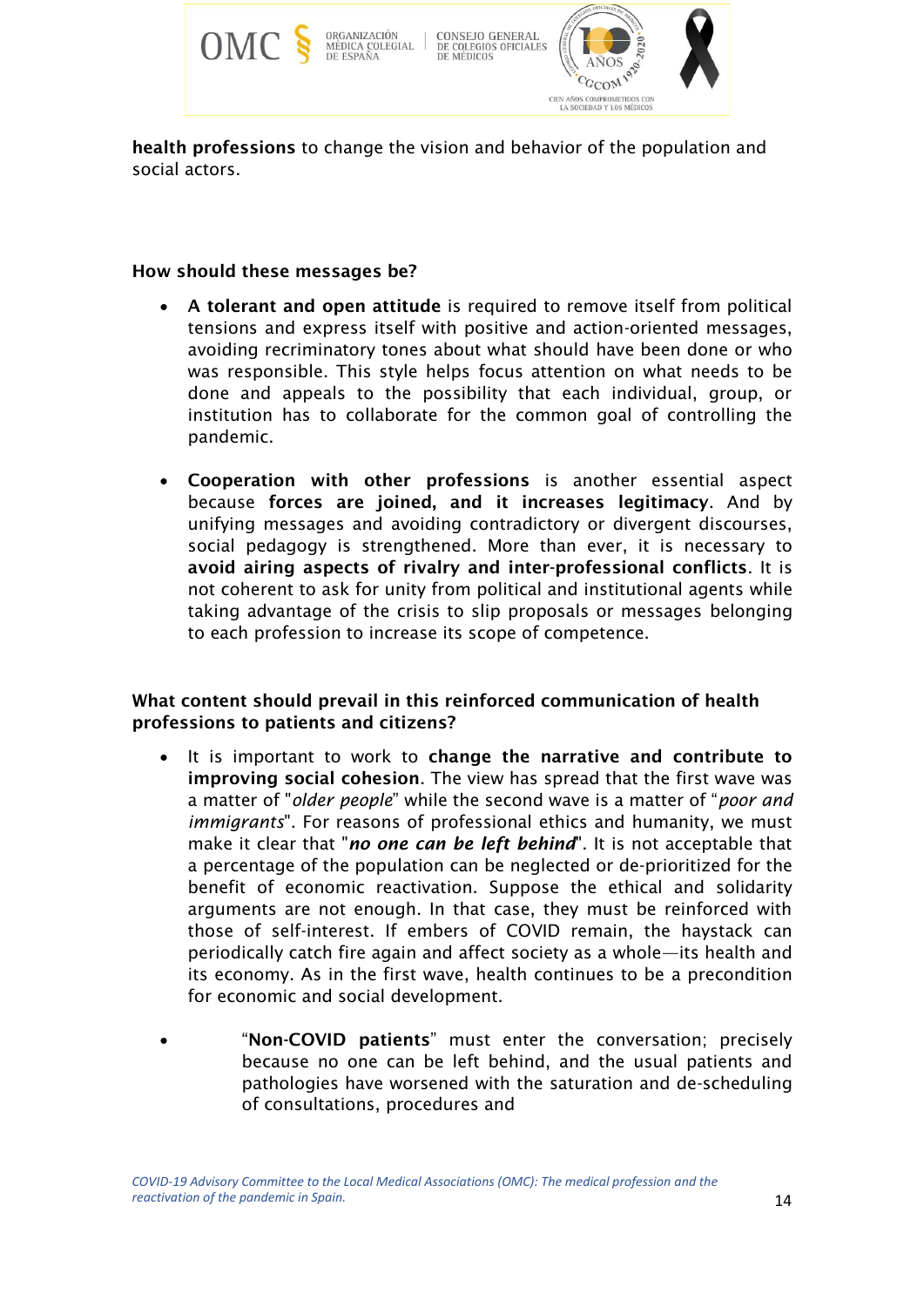

interventions. We must make the population and social agents aware that COVID strategies must include healthcare reactivation elements for all patients and pathologies, particularly those that accumulate risks and seriousness.

- We must also contribute to changing the time perspective: we have inherited a certain vaccine optimism, which led us to believe that in December or in the first months of 2021, we would have an effective and available tool for total victory over COVID-19, which would allow a return to the "old normal". The collective conscience must prepare for a long-distance race and do so with resilience and confidence that we have public health and health care measures that can help us cross the desert. In addition, the availability of the vaccine alone is a part of a more global solution, in any epidemic the vaccine has to be reinforced with other measures.
- And, in this broader time perspective, the suffering of the country's productive fabric is going to require support to avoid serious damage and a large number of families experiencing an unbearable loss of income. For health and economy to cohabit and complement each other, public authorities must articulate intelligent, committed, and effective responses to maintain jobs and income. And this should also be part of the discourse of the health professions.
- But we cannot be naive. The ability to finance sectors or companies in crisis due to the pandemic and confinement measures, limitations and closures, supposes an increase in debt and a cost that will be weighed in the coming years. However, the cost can be greatly alleviated, with good implementation of effective measures by health authorities and active contribution by citizens to protect themselves and others from transmission. And this is a central argument to gain the adherence of all.
- Complementing the previous message, it should be made clear that the most effective control in pandemics is done by combining the clinical approach with a preferential social approach. This affirmation contradicts the dominant technological fascination, and is not easily assumable because it includes accepting unpleasant restrictions and contributing an important individual effort, whose benefits are dissipated in a general picture distant to the nearby experience of individuals. But as difficult as this task is, it is essential to do it, and the capital of trust that medicine and other health professions arouse must be invested in changing the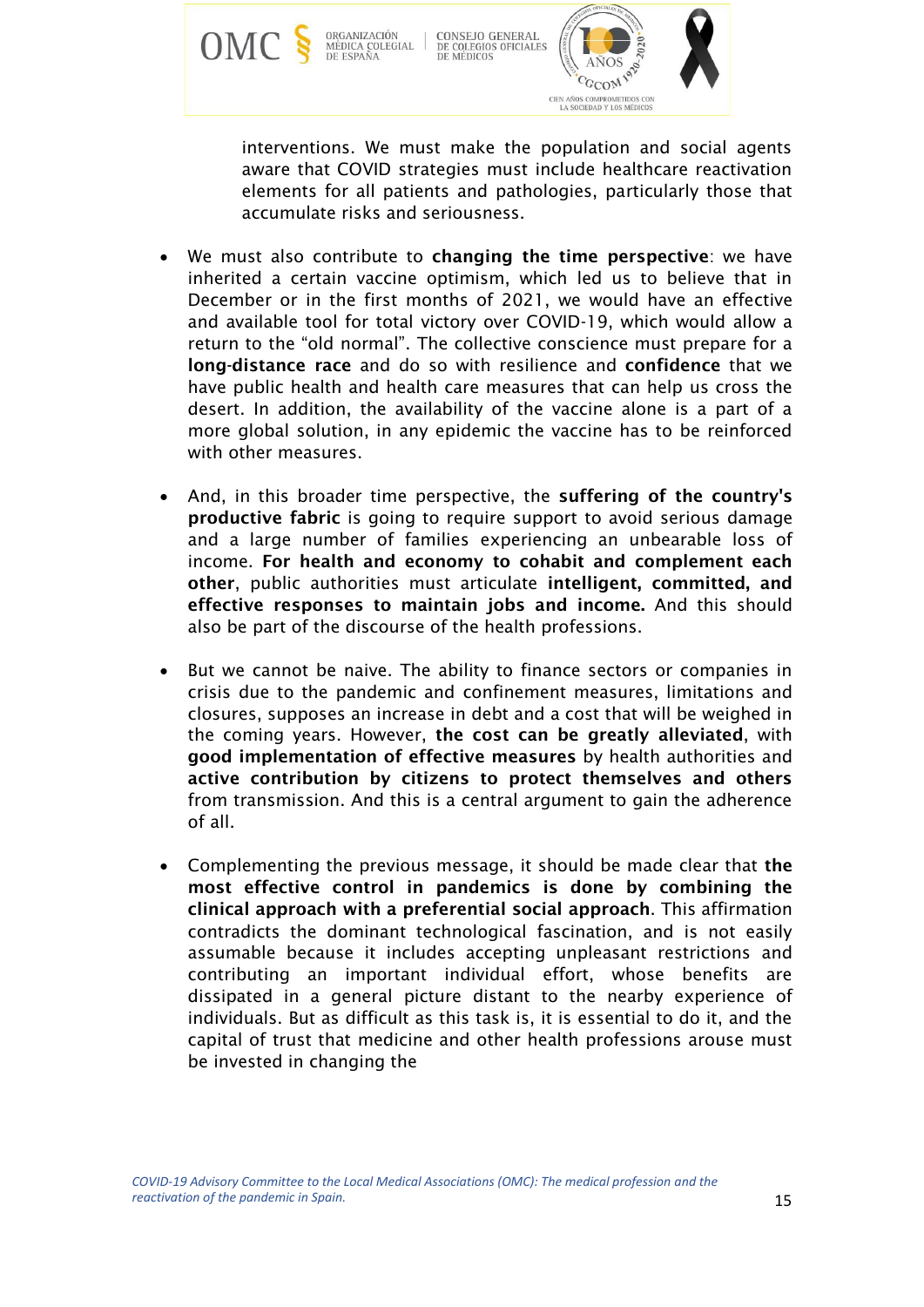

Perspective. Moreover, we must give prestige to Public Health actions as the most effective and those that contribute the most social efficiency.

- It is also important to convey a realistic message about the possibilities of science and technology: knowledge and medicine have limitations but also lead to good possibilities if work is done seriously and rigorously. In addition, provide clear signals contrary to spectacular alternatives, investigations and immature interventions that generate false expectations and real businesses, and the whole court of pseudotherapies or outlandish therapies that take advantage of the confusion to thrive. Giving prestige to good scientific medicine is essential. Moreover, feeding the population's critical thinking is an investment in the future. Investing in quality research creates the necessary substrate for it to germinate.
- Finally, the contents of the messages from the profession to the public should not enter into open controversy with the health authorities because it is in everyone's interest to restore a level of trust in the institutions. It should also be recognized that expert knowledge is necessary but not sufficient as collective decisions are forged by considering the many vectors that influence them. One can and must contribute and try to influence decisions from the perspective of medical and health professionalism. At the same time, means should be sought so that we do not undermine the meager trust that currently exists. To this end, it would be essential for the health authorities to have flexible and permanent channels for participation and open consultation.

How do we carry out this new direct approach of the health professional world to patients and citizens?

- A systematic, articulated and reiterated campaign should be created. In the case of the Local Medical Associations, they could be messages from the 52 Associations that periodically (every week?) were transferred to the general and local media.
- These periodic messages should be replicated and flood the social networks. A good part of the population receives their information and positioning through these media and we cannot abandon this communication space.
- And, finally, we must appeal to doctors and other health professionals so that they reinforce and personalize these messages when providing medical care. The clinical dialog and the Doctor-Patient